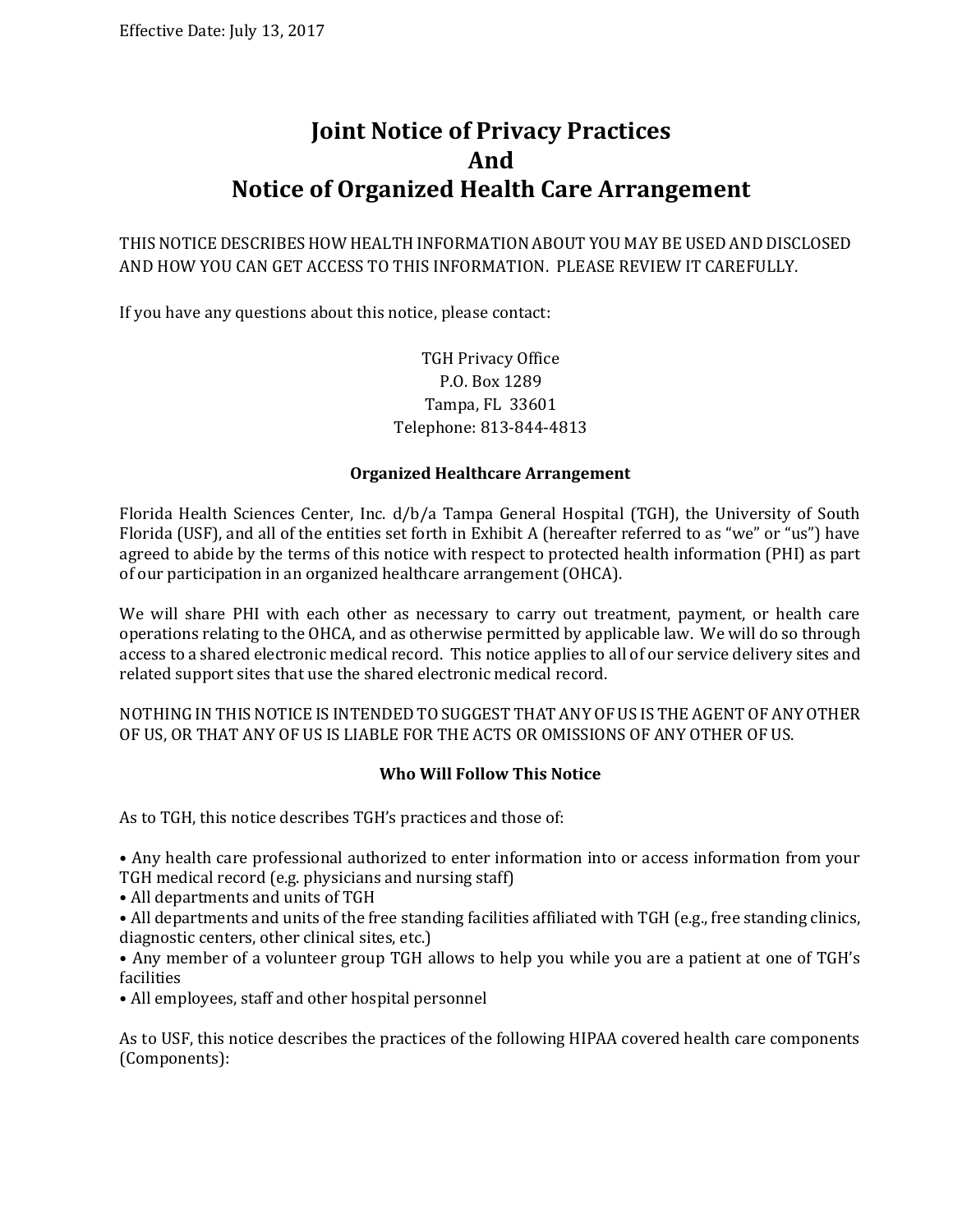• The USF Health Morsani College of Medicine and its constituent schools, departments and programs (including the USF School of Physical Therapy and Rehabilitation Sciences, the USF Health Byrd Alzheimer's Institute, and the USF Health Physician Assistant Program)

- The USF College of Pharmacy
- The USF Student Health Services
- The USF College of Behavior Sciences, Department of Communication Sciences and Speech Disorders
- The USF Medical Services Support Corporation
- University Medical Service Association, Inc.

and

• The USF administrative and operational units that support the Components

• All physicians, other healthcare providers, faculty, employees, trainees, students, volunteers and other workforce members and personnel of the Components

As to all of us except TGH and USF, this notice describes our practices, and the practices of all of our employees, staff and other personnel.

#### **Our Pledge Regarding Health Information**

We understand that health information about you and your health is personal. We are committed to protecting health information about you. We create a record of the care and services you receive. We need this record to provide you with quality care and to comply with certain legal requirements. This notice applies to all the records of your care, whether made by personnel or treating physicians, whether in paper, electronic or other forms of media. Your treating physicians outside of the OHCA may have different policies or notices regarding the use and disclosure of your health information created in the doctor's office or clinic. This notice will tell you about the ways in which we may use and disclose health information about you. We also will describe your rights and certain obligations we have regarding the use and disclosure of health information.

We are required by law to:

• Make sure that health information that identifies you is kept private

• Give you this notice of our legal duties and privacy practices with respect to health information about you

- Follow the terms of the notice that are currently in effect
- Notify you in the event of a breach of privacy regarding your private health information

#### **How We May Use and Disclose Health Information About You**

The following categories describe different ways that we use and disclose health information. In certain circumstances we may use and disclose PHI about you without your written consent. For each category of uses or disclosures we will explain what we mean and give some examples. Not every use or disclosure in a category will be listed. However, all of the ways we are permitted to use and disclose information will fall within one of the categories.

**For Treatment**: We may use health information about you to provide you with medical treatment or services. We may disclose health information about you to doctors, nurses, technicians, health care students, or other personnel who are involved in taking care of you. For example, a doctor treating you for a broken leg may need to know if you have diabetes because diabetes may slow the healing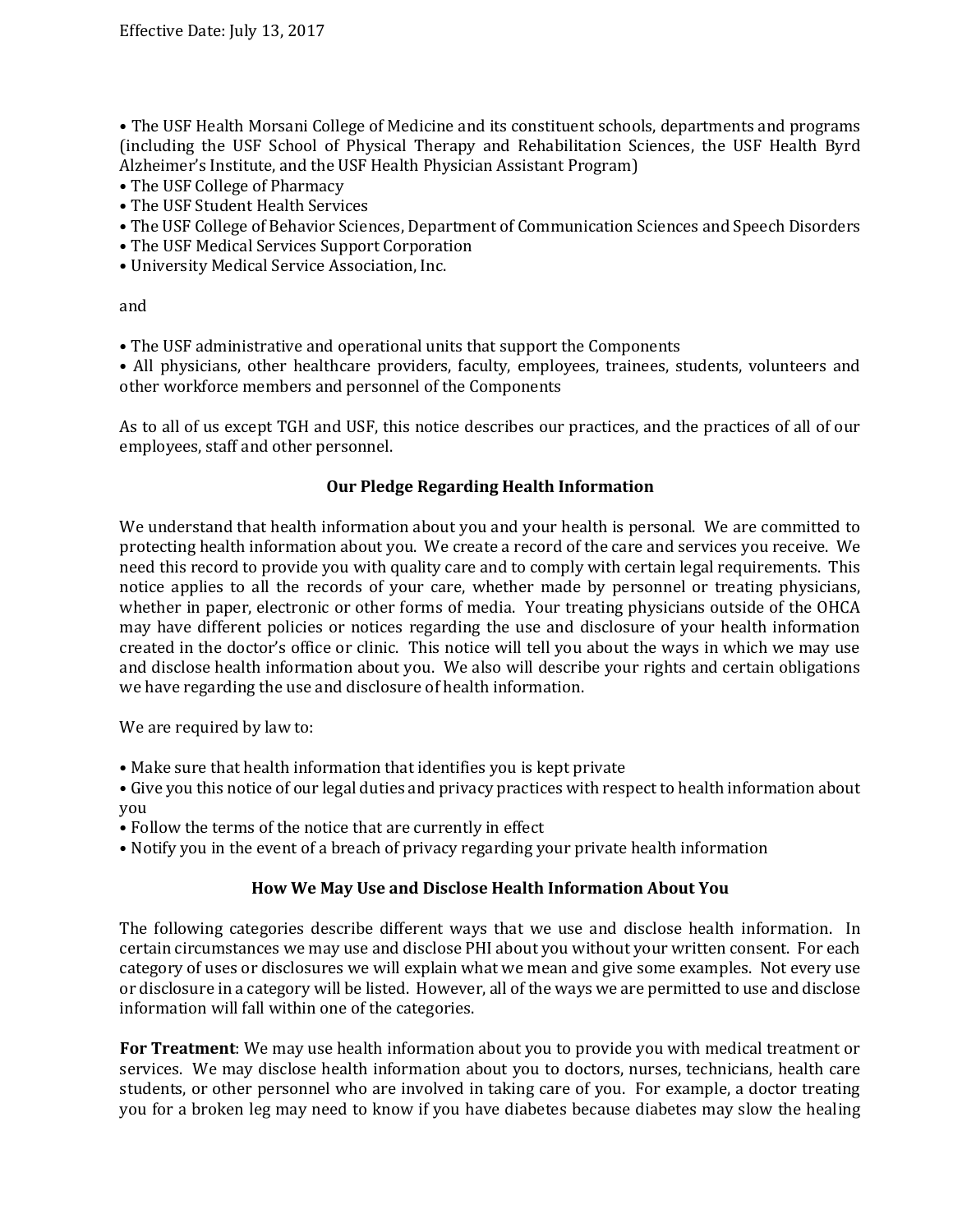process. In addition, the doctor may need to tell the dietitian if you have diabetes so that we can arrange for appropriate meals. Different departments also may share health information about you in order to coordinate the different things you need, such as prescriptions, lab work and x-rays. We also may disclose health information about you to people outside of the OHCA who may be involved in your medical care, such as family members, clergy, nursing homes, doctors or others we use to provide services that are part of your care.

**For Payment:** We may use and disclose health information about you so that the treatment and services you receive may be billed to, and payment may be collected from, you, an insurance company or a third party. For example, we may need to give your health plan information about surgery you received at Tampa General Hospital so your health plan will pay us or reimburse you for the surgery. We may also tell your health plan about a treatment you are going to receive to obtain prior approval or to determine whether your plan will cover the treatment.

**For Health Care Operations:** We may use and disclose health information about you for health care operations. These uses and disclosures are necessary to run our offices and facilities and make sure that all of our patients receive quality care. For example, we may use health information to review our treatment and services and to evaluate the performance of our staff in caring for you. We may also combine health information about many patients to decide what additional services we should offer, what services are not needed and whether certain new treatments are effective. We may also disclose information to doctors, nurses, technicians, health care students, and other personnel for review and learning purposes. We may also combine the health information we have with health information from other providers to compare how we are doing and see where we can make improvements in the care and services we offer. We may remove information that identifies you from this set of health information so others may use it to study health care and health care delivery.

**Business Associates:** We may use or disclose your PHI to an outside company that assists us in operating our offices and facilities. They perform various services for us. This includes, but is not limited to, auditing, accreditation, legal services and consulting services. These outside companies are called "business associates" and they contract with us to keep any PHI received from us confidential in the same way we do. These companies may create or receive PHI on our behalf.

**Communication with Family Members and Friends**: If you agree, we may disclose PHI about you to a family member, relative, or another person identified by you who is involved in your health care or payment for your health care. After your death, we may disclose PHI to a family member, relative, or other person who was involved in your health care or payment as long as that disclosure is consistent with your prior expressed preferences. You have a right to withdraw your permission or restrict these disclosures at any time. If you are unavailable, incapacitated or it is an emergency or disaster relief situation, we will use our professional judgment to determine whether disclosing limited PHI is in your best interest under the circumstances.

**Appointment Reminders**: We may use and disclose health information to contact you as a reminder that you have an appointment for treatment or medical care.

**Treatment Communications or Alternatives:** We may use and disclose health information to contact you about or recommend possible treatment options or alternatives that may be of interest to you.

**Health-related Benefits and Services:** We may use and disclose health information to contact you about health-related benefits or services that may be of interest to you.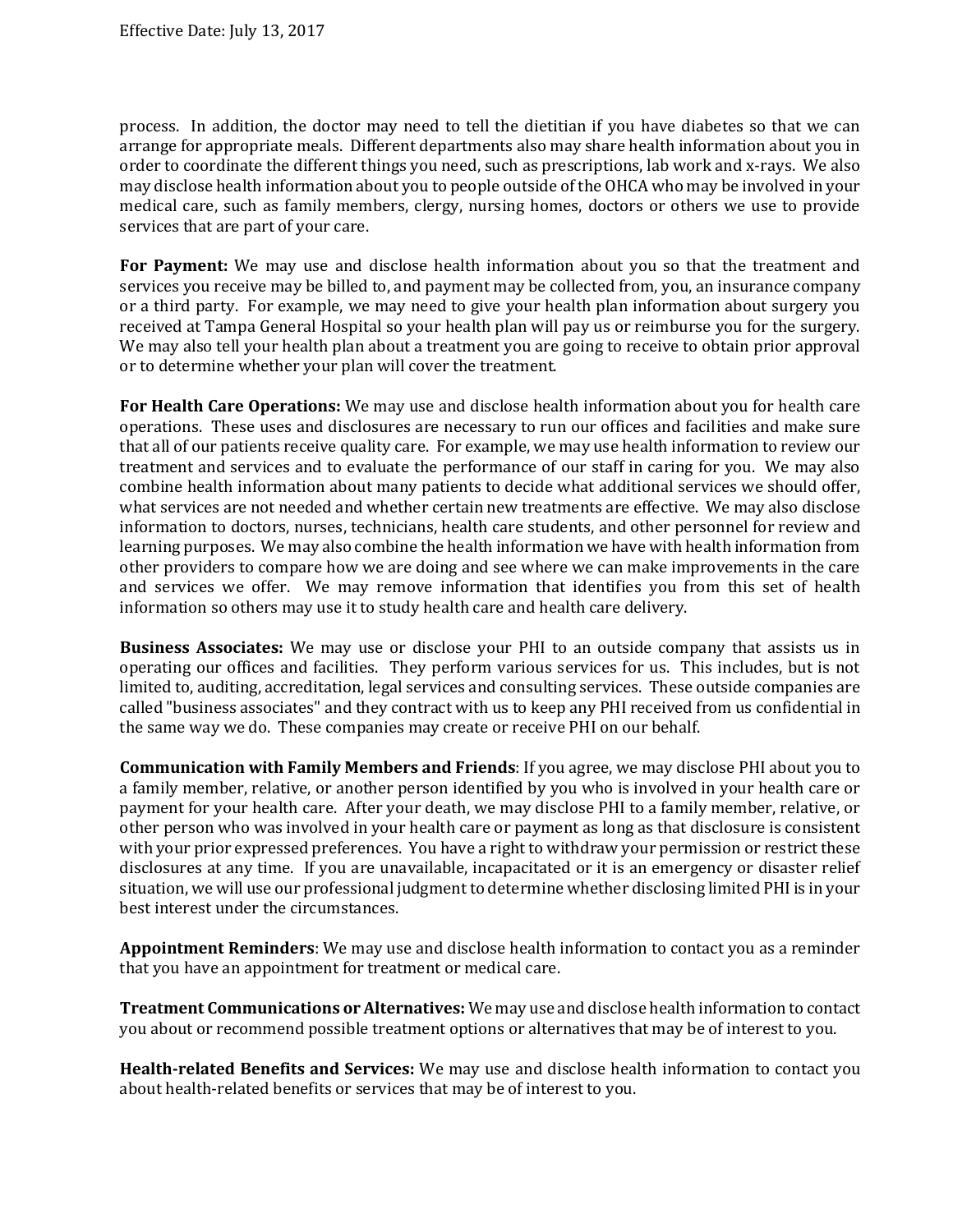**Hospital Directory**: With your prior approval TGH may include certain limited information about you in its hospital directory while you are a patient at the hospital. This information may include your name, location in the hospital, your general condition (e.g., fair, stable, etc.) and your religious affiliation. The directory information, except for your religious affiliation, may also be released to people who ask for you by name. Your religious affiliation may be given to a member of the clergy, such as a priest or rabbi, even if he/she does not ask for you by name. This is so your family, friends and clergy can visit you in the hospital and generally know how you are doing. You may prohibit the use or disclosure of this information by requesting 'No Information" status at admission or anytime during your hospital stay.

**Fund Raising:** TGH or USF may use or disclose PHI, such as your name, address, phone number, the dates you received services, the department from which you received service, your treating physician, outcome information and health insurance status to contact you to raise money for their interests. They may share this information with the TGH Foundation, the USF Foundation, or their representatives to work on their behalf. If you do not want them to contact you with regard to their fundraising activities you may opt out. To opt out of these fundraising activities, or to opt in again, contact the Tampa General Foundation at (813) 844-3528 or tghfoundation@tgh.org or USF Health Care, Health Information Management, Attn: HIM Administration, 12901 North Bruce B. Downs Boulevard, MDC 33, Tampa, FL 33612, (813) 974-2201.

**Community Education Programs:** TGH from time to time participates in community educational programs, such as the White Coat Mini-Internship Program, and others. As part of these programs participants may accompany physicians and/or TGH staff as they attend to patients for educational purposes. Your PHI may be used or disclosed by TGH's personnel involved in your care for educational purposes in connection with such programs. You may opt out of such uses and disclosures by submitting the request in writing, to the TGH Privacy Office, P.O. Box 1289, Tampa, FL 33601, knowing that uses or disclosures made prior to the revocation cannot be taken back and are not subject to revocation. TGH may not condition treatment, payment, enrollment or eligibility for benefits on your opting out of such uses and disclosures.

**Research:** USF is an academic research institution, and TGH is an academic research hospital. Support of research is included in the missions of USF and TGH. Your health information may be used or disclosed for research purposes. Your medical record may be reviewed and data included in a research study. Your health information may be reviewed in preparation for research or used in a format that will not specifically identify you, or very limited information may be used and no additional authorization is required. A Privacy Board will determine whether your authorization is necessary for your health information to be included.

**As Required By Law**: We will disclose health information about you when required to do so by federal, state or local law.

**To Avert Serious Threat to Health or Safety:** We may use and disclose health information about you when necessary to prevent a serious threat to your health and safety or to the health and safety of another person or the public. Any disclosure, however, would only be to someone able to help prevent or lessen the threat.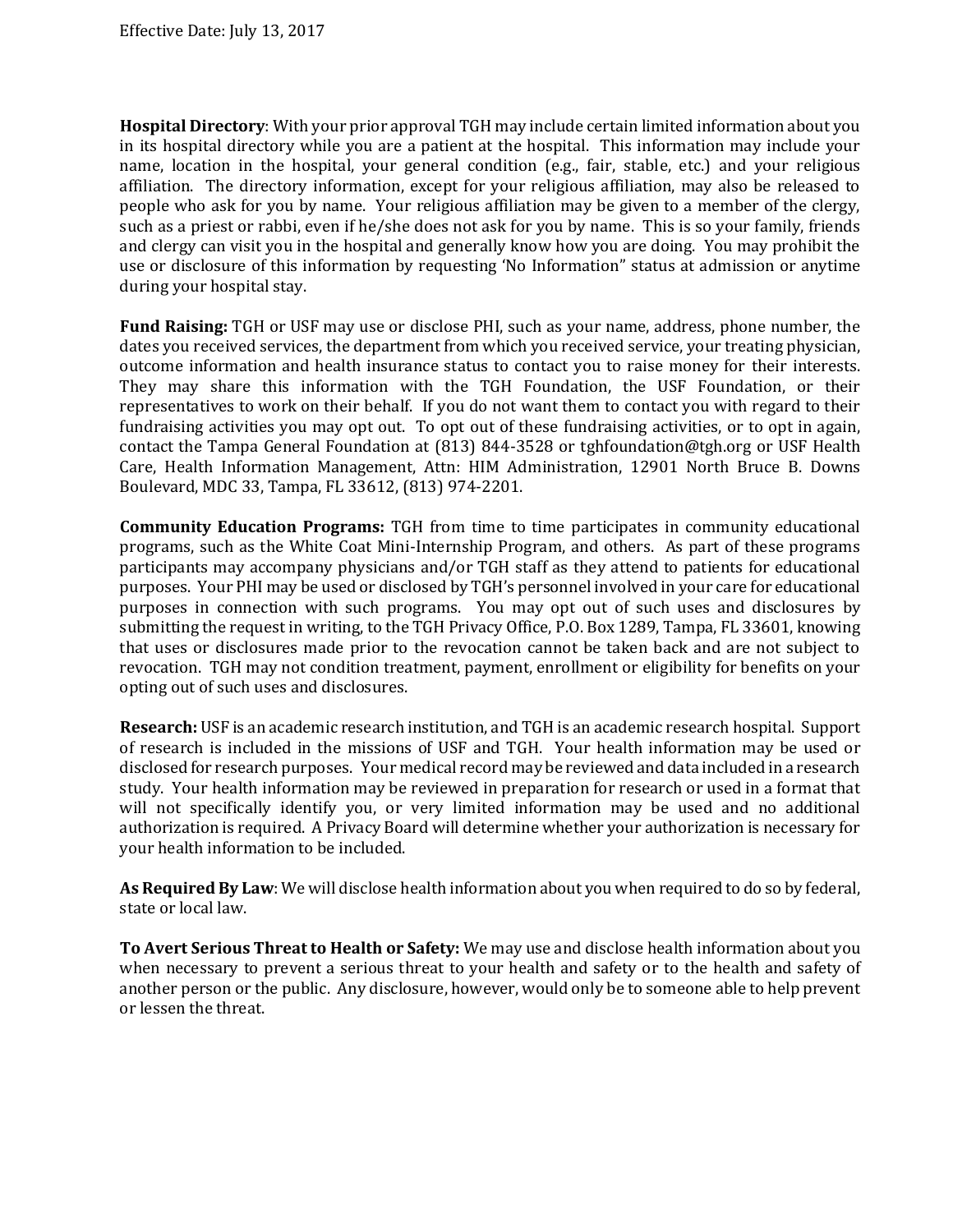## **Special Situations**

**Organ and Tissue Donations:** If you are an organ donor, we may release health information to organizations that handle organ procurement or organ, eye or tissue transplant or to an organ donation bank, as necessary to facilitate organ or tissue donation and transplantation.

**Military and Veterans:** If you are a member of the armed forces, we may release health information about you as required by military authorities. We may also release health information about foreign military personnel to the appropriate foreign military authority.

**Workers' Compensation**: We may release health information about you for workers' compensation or similar programs. These programs provide benefits for work-related injuries or illness.

**Public Health Risks:** We may disclose health information about you for public health activities. These activities generally include the following:

- To prevent or control disease; injury or disability
- To report births and deaths
- To report child abuse or neglect
- To report reactions to medications or problems with products

• To notify a person who may have been exposed to a disease or may be at risk for contracting or spreading a disease or condition

• To notify your employer of a work-related illness or injury, if the health care was provided at the request of the employer and the employer is required to record the information

**Abuse or Neglect:** If you agree or when we are required or authorized by law, we may disclose your PHI to a government authority that is authorized by law to receive reports of abuse, neglect, or domestic violence. Additionally, as required by law, if we believe you have been a victim of abuse, neglect, or domestic violence, we may disclose your protected health information to a governmental entity authorized to receive such information.

**Health Oversight Activities**: We may disclose health information to a health oversight agency for activities authorized by law. These oversight activities include, for example, audits, investigations, inspections and licensure. These activities are necessary for the government to monitor the health care system, government programs and compliance with civil rights laws.

**Lawsuits and Disputes:** If you are involved in a lawsuit or a dispute, we may disclose health information about you in response to a court or administrative order. We may also disclose health information about you in response to a subpoena, discovery request or other lawful process by someone else involved in the dispute, but only if efforts have been made to tell you about the request or to obtain an order protecting the information requested.

**Law Enforcement:** We may release health information if asked to do so by a law enforcement official:

- In response to a court order, subpoena, warrant, summons or similar process
- To identify or locate a suspect, fugitive, material witness or missing person
- About the victim of a crime if, under certain limited circumstances, we are unable to obtain the person's agreement
- About a death we believe may be the result of criminal conduct
- About criminal conduct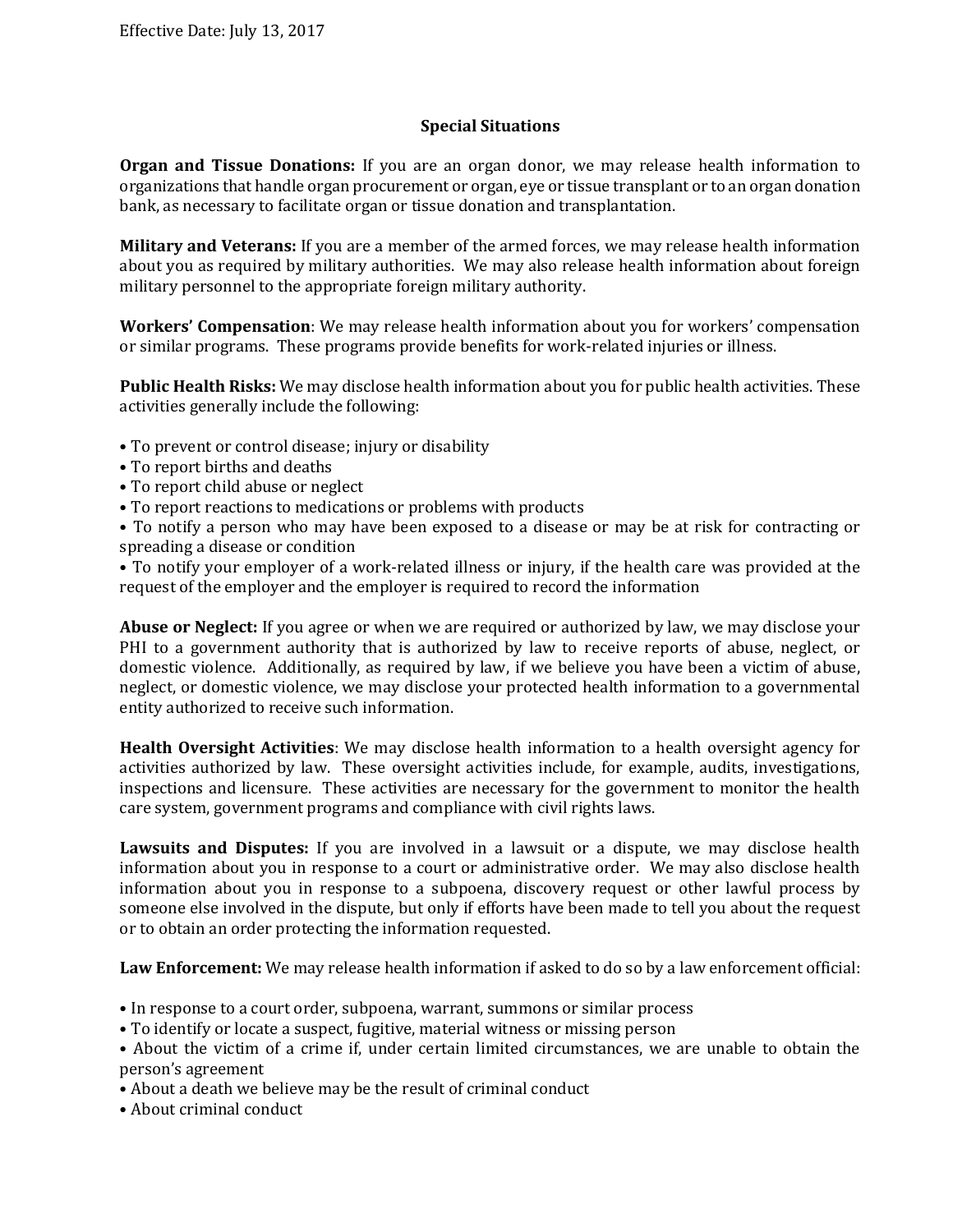• In emergency circumstances to report a crime, the location of the crime or victims, or the identity, description or location of the person who committed the crime

**Coroners, Medical Examiners and Funeral Directors:** We may release health information to a coroner or medical examiner. This may be necessary, for example, to identify a deceased person or determine the cause of death. We may also release health information about patients to funeral directors as necessary to carry out their duties.

**National Security and Intelligence Activities**: We may release health information about you to authorized federal officials for intelligence, counter-intelligence and other national security activities authorized by law.

**Protective Services for the President and Others:** We may disclose health information about you to authorized federal officials so they may provide protection to the President, other authorized persons or foreign heads of state or to conduct special investigations.

**Inmates:** If you are an inmate of a correctional institution or under the custody of a law enforcement official, we may release health information about you to the correctional official. This release would be necessary (1) for the institution to provide you with health care; (2) to protect your health and safety or the health and safety of others; or (3) for the safety and security of the correctional institution.

**Shared Medical Record/Health Information Exchanges**: We maintain PHI about our patients in shared electronic medical records that allow us to share PHI. We may also participate in various electronic health information exchanges that facilitate access to PHI by other health care providers who provide you care. For example, if you are admitted on an emergency basis to a hospital that participates in the health information exchange with us, the exchange will allow us to make your PHI available electronically to those who need it to treat you.

## **Other Uses and Disclosures of PHI**

Most uses and disclosures of PHI for marketing purposes, including subsidized marketing information, uses and disclosures relating to highly confidential matters (such as abuse or neglect of a child, elderly person, or disabled adult, genetic testing, HIV/AIDS testing, diagnosis, or treatment, invitro fertilization, mental health, developmental disabilities, sexually transmitted diseases, or sexual assault), and disclosures that constitute the sale of PHI, require your written authorization. Psychotherapy notes (your mental health provider's written notes) will be disclosed only with your written permission and the consent of your mental health provider.

#### **Your Rights Regarding Health information About You**

You have the following rights regarding health information we maintain about you:

**Right to Inspect and Receive a Copy:** You have the right to inspect and receive a copy of health information that may be used to make decisions about your care. To inspect and obtain a copy of health information that may be used to make decisions about you, you must submit your request in writing to:

 For TGH: TGH Health Information Management Dept., Attn: Director, P.O. Box 1289, Tampa FL 33601, (813) 844-7533.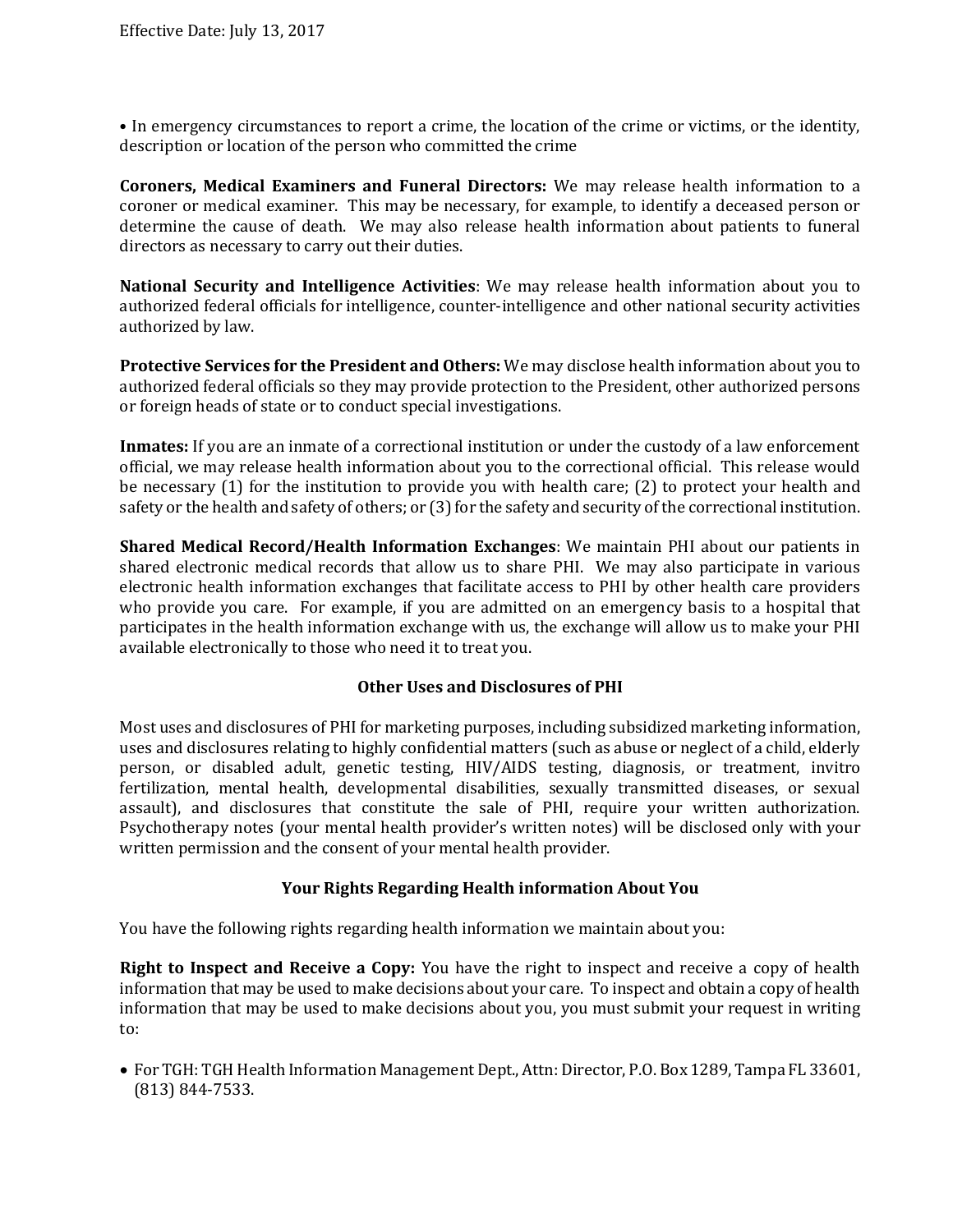- For USF: USF Health Care, Health Information Management, Attn.: HIM Release of Information, 12901 North Bruce B. Downs Blvd., MDC 33, Tampa, FL 33612, (813) 974-9818.
- For entities other than TGH or USF, the office you visited.

For PHI in a designated record set that is maintained in an electronic format, you can request an electronic copy of such information. If you request a copy of the information, we may charge a fee for the costs associated with providing the requested information in paper or electronic format. We may deny your request to inspect and receive a copy in certain very limited circumstances. If you are denied access to health information related to these limited circumstances, you may request that the denial be reviewed as per the review policy of the denying entity.

**Right to Request an Amendment or Addendum:** If you feel that health information we have about you is incorrect or incomplete, you may ask us to amend the information, for as long as we maintain the information. To request an amendment, your request must be made in writing and submitted to:

- For TGH: TGH Health Information Management Dept., Attn: Director, P.O. Box 1289, Tampa FL 33601, (813) 844-7533.
- For USF: USF Health Care, Health Information Management, Attn.: HIM Release of Information, 12901 North Bruce B. Downs Blvd., MDC 33, Tampa, FL 33612, (813) 974-9818.
- For entities other than TGH or USF, the office you visited.

In addition, you must provide a reason that supports your request. We may deny your request for an amendment if it is not in writing or does not include a reason to support the request. In addition, we may deny your request if you ask us to amend information that:

- Was not created by us
- Is not part of the health information kept by or for us
- Is not part of the information which you would be permitted to inspect and receive a copy
- Is accurate

The personnel who maintain the information will respond to your request within 60 days after you submit the written amendment request form. If we deny your request, we will provide you a written explanation. You may respond with a statement of disagreement to be appended to the information you wanted amended. If we accept your request to amend the information, we will make reasonable efforts to inform others, including people you name, of the amendment and to include the changes in any future disclosures of that information.

**Right to an Accounting of Disclosures:** With some exceptions, you have the right to request information relating to certain disclosures of information we may have made about your health care for the six (6) year period prior to your request. To request this list or accounting of disclosures, you must submit your request in writing to:

- For TGH: TGH Health Information Management Dept., Attn: Director, P.O. Box 1289, Tampa FL 33601, (813) 844-7533.
- For USF: USF Health Care, Health Information Management, Attn.: HIM Administration, 12901 North Bruce B. Downs Blvd., MDC 33, Tampa, FL 33612, (813) 974-2201.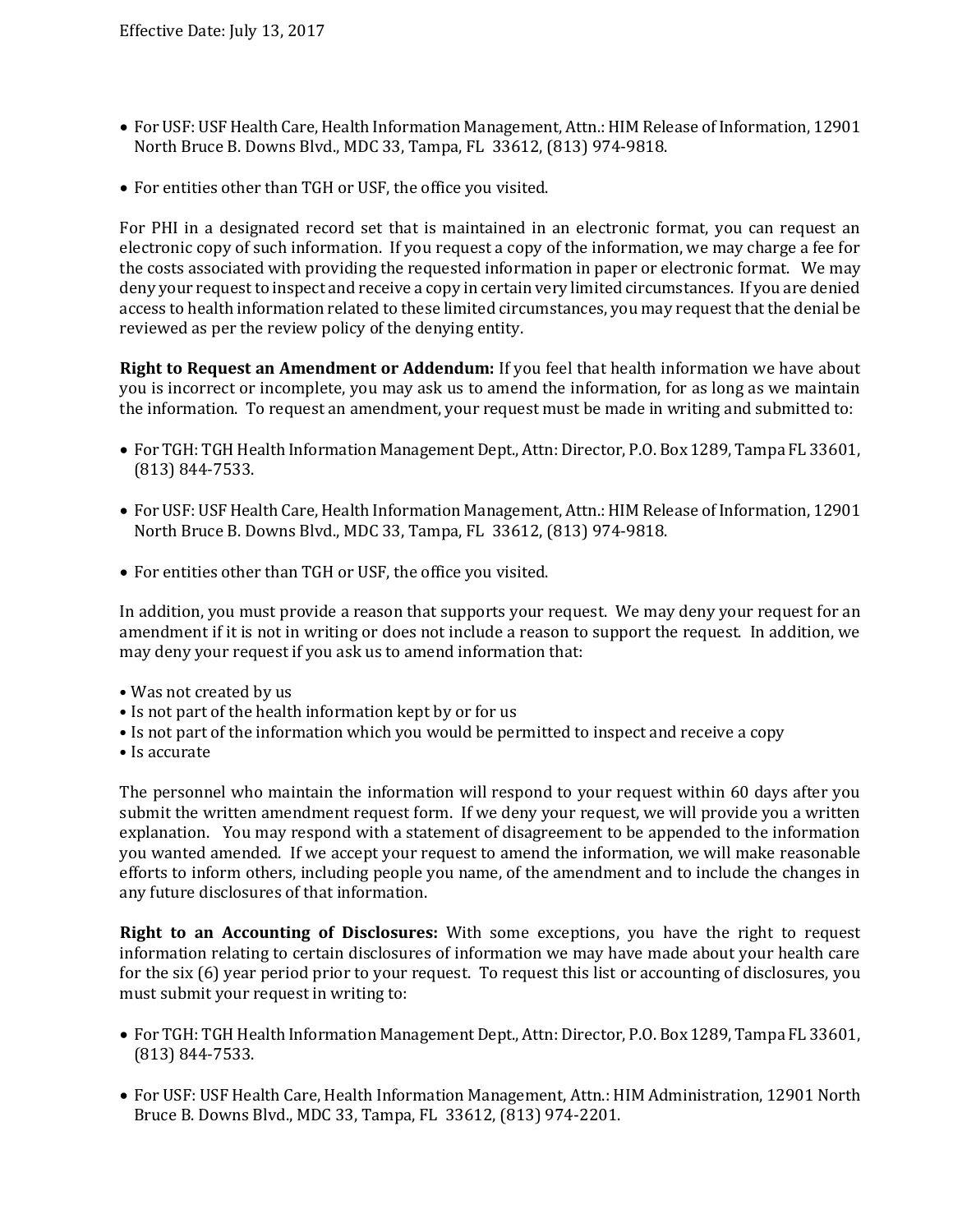For entities other than TGH or USF, the office you visited.

Your request should indicate in what form you want the list (for example, on paper, electronically). The first list you request within a 12-month period will be free. For additional lists, we may charge you for the costs of providing the list. We will notify you of the cost involved and you may choose to withdraw or modify your request at that time before any costs are incurred.

**Right to Request Restrictions:** You have the right to request a restriction or limitation on the health information we use or disclose about you for treatment, payment or healthcare operations. You also have the right to request a limit on the health information we disclose about you to someone who is involved in your care or the payment for your care, like a family member or friend. For example, you could ask that we not disclose information about a surgery you had. We are not required to agree to your request except as described in the next section below. If we agree, we will comply with your request unless the information is needed to provide you emergency treatment. To comply with your request, it may be necessary to consider all information confidential. To request restrictions prior to or at the time of admission you must make your request in writing to:

- For TGH: TGH Admitting Dept., Manager, P.O. Box 1289, Tampa, FL 33601, (813) 844-7207.
- For USF: USF Health Care, Health Information Management, Attn.: HIM Administration, 12901 North Bruce B. Downs Blvd., MDC 33, Tampa, FL 33612, (813) 974-2201.
- For entities other than TGH or USF, the office you visited.

In your request, you must indicate (1) what information you want to limit; (2) whether you want to limit our use, disclosure or both; and (3) to whom you want the limits to apply, for example, disclosures to a relative.

**Requested restriction to health plan:** We will agree to restrict disclosure of PHI about an individual to a health plan if the purpose of the disclosure is to carry out payment or health care operations and the PHI pertains solely to a service for which the individual, or a person other than the health plan, has paid for in full. For example, if a patient pays for a service completely out of pocket and asks us not to tell his/her insurance company about it, we will abide by this request unless otherwise required by law. A request for this restriction should be made in writing, to:

- For TGH: TGH Admitting Dept., Manager, P.O. Box 1289, Tampa, FL 33601, (813) 844-7207.
- For USF: USF Health Care, Health Information Management, Attn.: HIM Administration, 12901 North Bruce B. Downs Blvd., MDC 33, Tampa, FL 33612, (813) 974-2201.
- For entities other than TGH or USF, the office you visited.

**Right to Request Confidential Communications:** You have the right to request that we communicate with you about medical matters in a certain way or at a certain location. For example, you can ask that we only contact you at work. To request confidential communications, you must make your request in writing to:

For TGH: TGH Admitting Dept., Manager, P.O. Box 1289, Tampa, FL 33601, (813) 844-7207.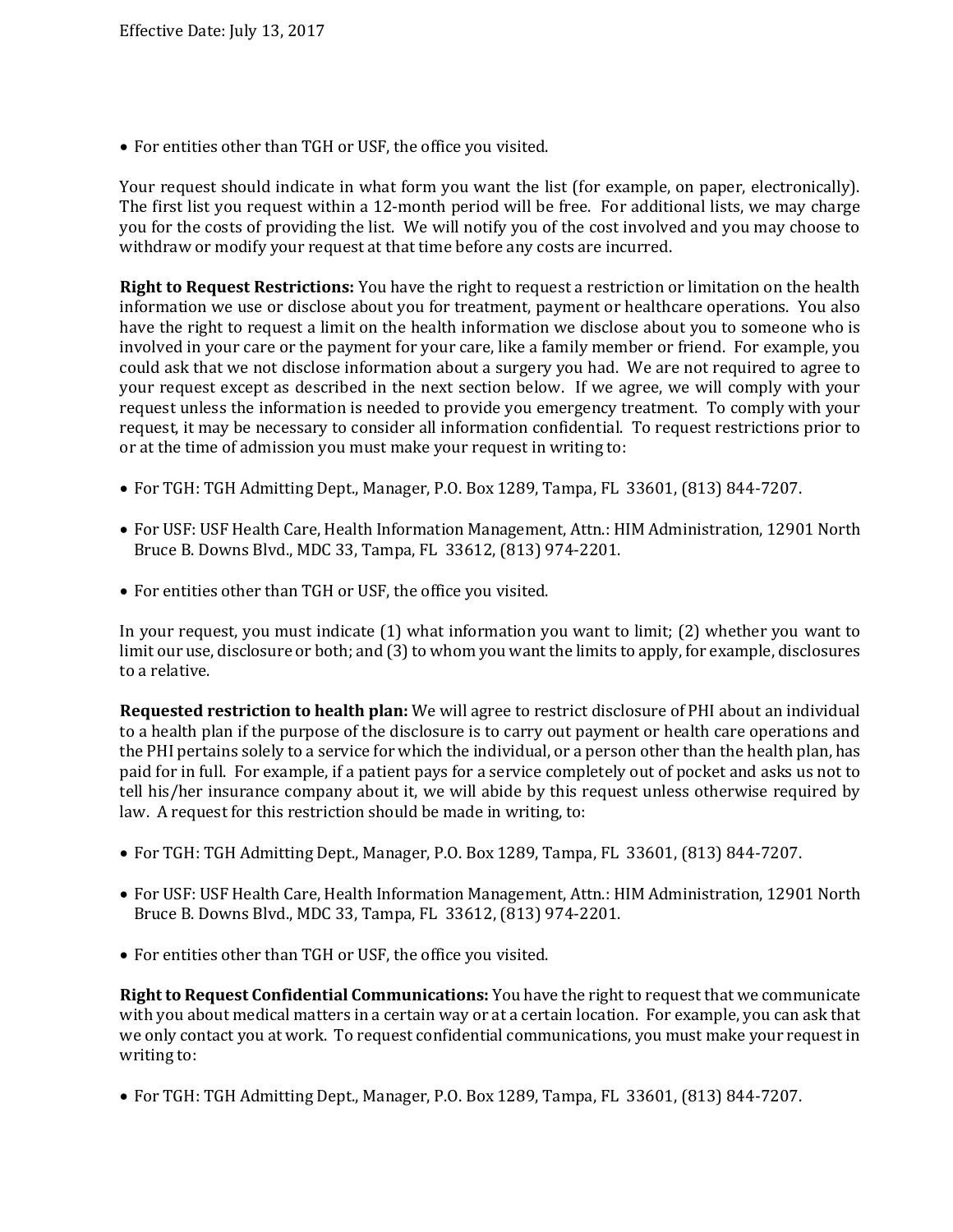- For USF: USF Health Care, Health Information Management, Attn.: HIM Administration, 12901 North Bruce B. Downs Blvd., MDC 33, Tampa, FL 33612, (813) 974-2201.
- For entities other than TGH or USF, the office you visited.

We will not ask you the reason for your request. We will accommodate all reasonable requests. Your request must specify how or where you wish to be contacted.

**Right to be Notified of a Breach:** You have the right to be notified in the event that we (or one of our Business Associates) discover a breach of unsecured protected health information.

**The Right to Access to Your Own Health Information:** Except for certain limited circumstances, you have the right to inspect and obtain a copy of your protected health information for as long as we maintain it. All requests for access must be made in writing. We may charge you a nominal fee for each page copied and postage if applicable. You also have the right to ask for a summary of this information. If you request a summary, we may charge you a nominal fee to create the summary. If you have any questions or requests, please contact:

- TGH: TGH Health Information Management Dept., Attn: Director, P.O. Box 1289, Tampa FL 33601, (813) 844-7533. Alternatively, if applicable, you may request secure online access to portions of your medical records through TGH's patient portal.
- USF: USF Health Care, Health Information Management, Attn.: HIM Administration, 12901 North Bruce B. Downs Blvd., MDC 33, Tampa, FL 33612, (813) 974-2201.
- For entities other than TGH or USF, the office you visited.

**Right to a Paper Copy of This Notice:** You have the right to a paper copy of this notice. To obtain a paper copy of this notice contact: TGH Privacy Office, Attn.: Director, P.O. Box 1289, Tampa, FL 33602, (813) 844-4813.

#### **Changes to This Notice**

We reserve the right to change this notice. We reserve the right to make the revised or changed notice effective for health information we already have about you as well as any information we receive in the future. If we make a material change to the terms of this notice we will make the revised notice available to you upon request (see section titled Right to a Paper Copy of this Notice). We will post a copy of the current notice in our offices and facilities, and on our websites. The notice will contain on the first page, in the bottom left-hand corner, the effective date. In addition, each time you present at our offices or facilities for treatment or health care services, we will offer you a copy of the current notice in effect.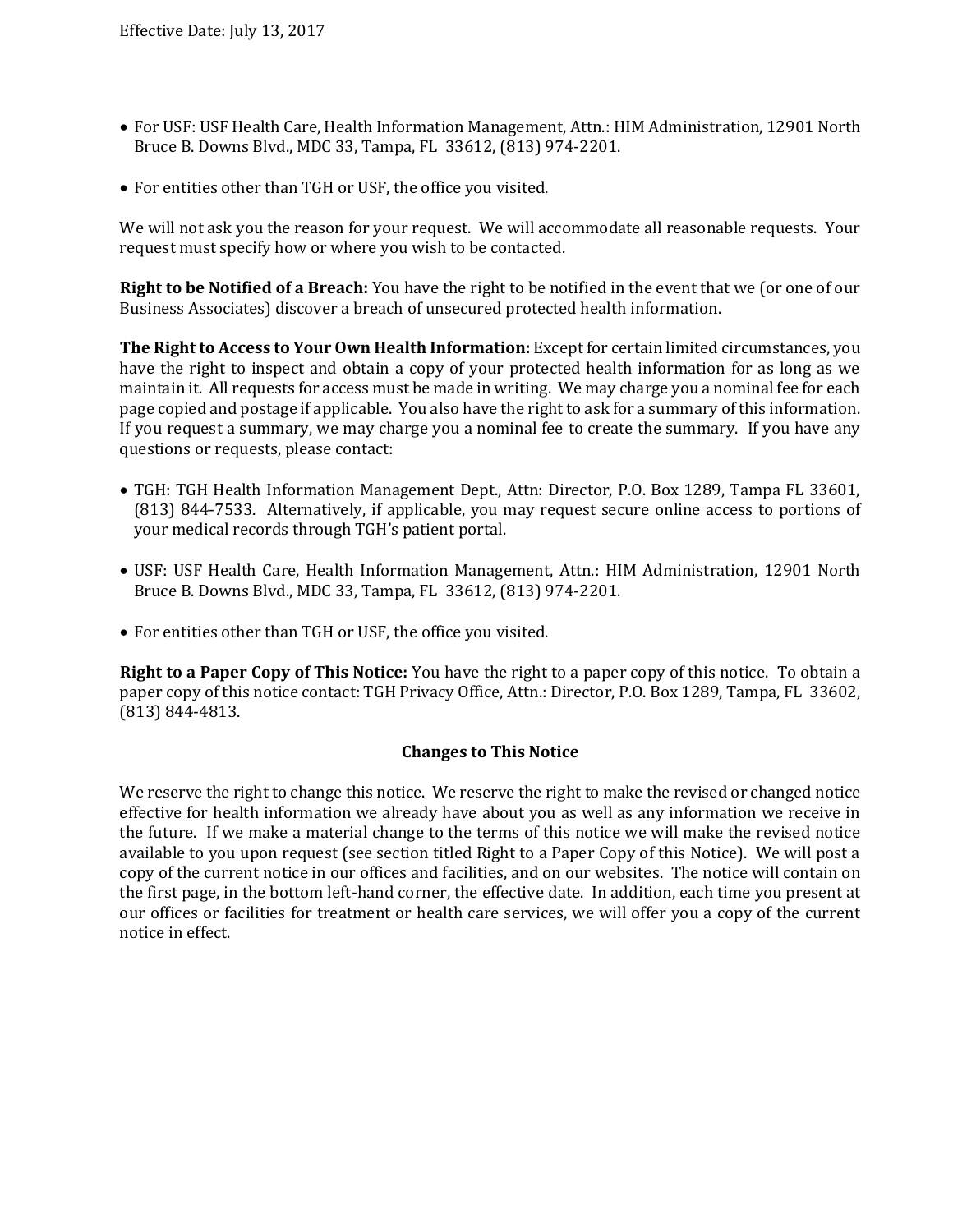## **Complaints**

If you believe your privacy rights have been violated, you may file a complaint with us or with the Secretary of the Department of Health and Human Services. To file a complaint, please contact:

- For TGH: TGH Admitting Dept., Manager, P.O. Box 1289, Tampa, FL 33601, (813) 844-7207.
- For USF: USF Health Professional Integrity Office, 12901 North Bruce B. Downs Blvd., MDC 74, Tampa, FL 33612, (813) 974-2222.
- For entities other than TGH or USF, the office you visited.

All complaints must be submitted in writing. You will not be penalized for filing a complaint.

#### **Other Uses of Health information**

Other uses and disclosures of health information not covered by this notice or the laws that apply to us will be made only with your written permission. If you provide us permission to use or disclose health information about you, you may revoke that permission, in writing, at any time. If you revoke your permission, we will no longer use or disclose health information about you for the reasons covered by your written authorization. We are unable to take back any disclosures we have already made with your permission, and we are required to retain our records of the care that we provide to you.

## **Nondiscrimination Statement**

We comply with applicable Federal civil rights laws and does not discriminate on the basis of race, color, national origin, age, disability, or sex.

#### **Spanish**

ATENCIÓN: si habla español, tiene a su disposición servicios gratuitos de asistencia lingüística. Llame al 1-813-844-7000.

#### **French Creole (Haitian Creole)**

ATANSYON: Si w pale Kreyòl Ayisyen, gen sèvis èd pou lang ki disponib gratis pou ou. Rele 1-813- 844-7000.

#### **Vietnamese**

CHÚ Ý: Nếu bạn nói Tiếng Việt, có các dịch vụ hỗ trợ ngôn ngữ miễn phí dành cho bạn. Gọi số 1-813- 844-7000.

#### **Portuguese**

ATENÇÃO: Se fala português, encontram-se disponíveis serviços linguísticos, grátis. Ligue para 1- 813-844-7000.

#### **Chinese**

注意:如果您使用繁體中文,您可以免費獲得語言援助服務。請致電 1-813-844-7000.

#### **French**

ATTENTION : Si vous parlez français, des services d'aide linguistique vous sont proposés gratuitement. Appelez le 1-813-844-7000.

#### **Tagalog**

PAUNAWA: Kung nagsasalita ka ng Tagalog, maaari kang gumamit ng mga serbisyo ng tulongsa wika nang walang bayad. Tumawag sa 1-813-844-7000.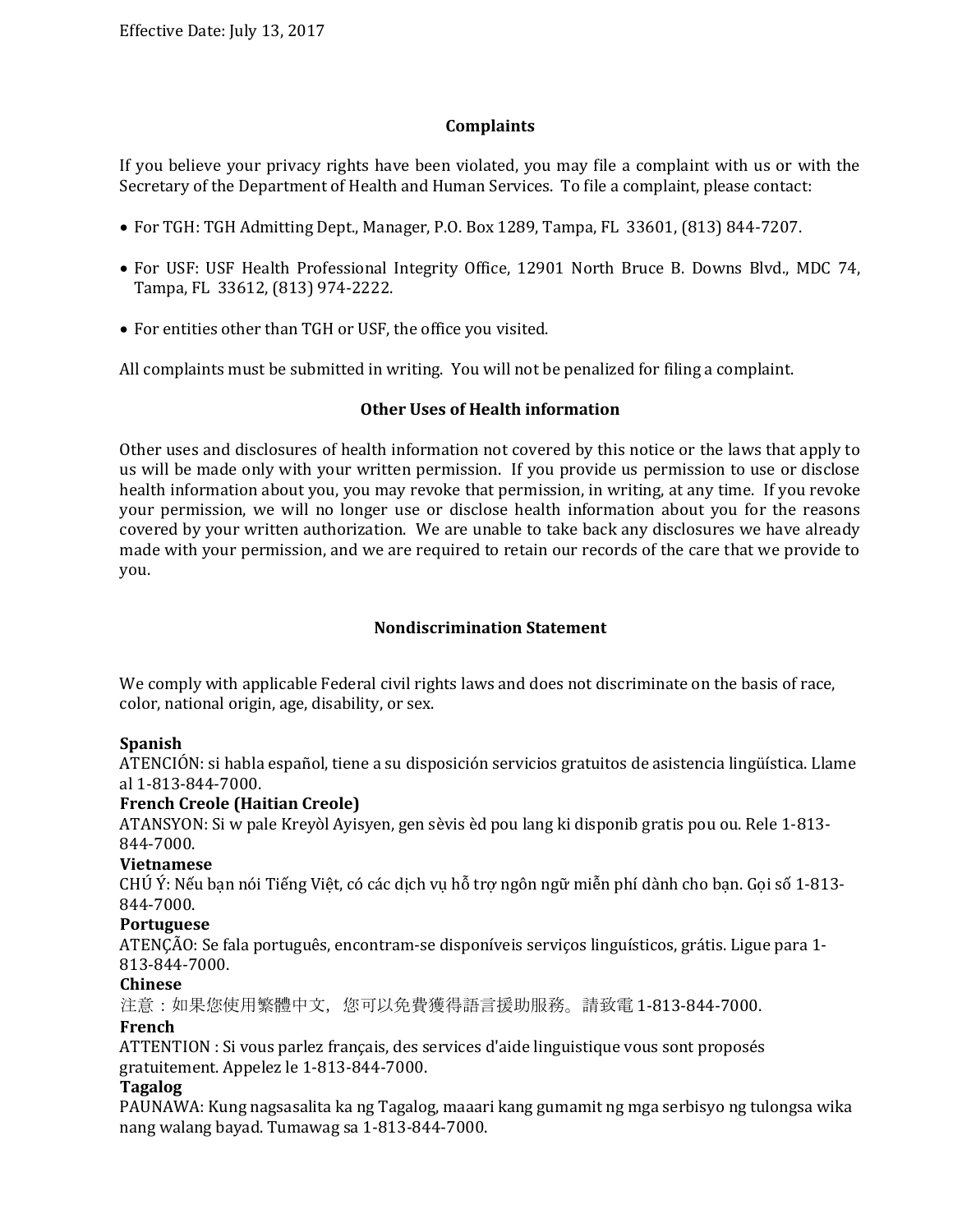## **Russian**

ВНИМАНИЕ: Если вы говорите на русском языке, то вам доступны бесплатные услуги перевода. Звоните 1-813-844-7000.

#### **Arabic**

813-844- ب رق م ات صل .ب ال مجان ل ك ت تواف ر ال لغوی ة ال م ساعدة خدمات ف إن ال لغة، اذك ر ت تحدث ك نت إذا :م لحوظة 7000.

## **Italian**

ATTENZIONE: In caso la lingua parlata sia l'italiano, sono disponibili servizi di assistenza linguistica gratuiti. Chiamare il numero 1-813-844-7000.

#### **German**

ACHTUNG: Wenn Sie Deutsch sprechen, stehen Ihnen kostenlos sprachliche Hilfsdienstleistungen zur Verfügung. Rufnummer: 1-813-844-7000.

#### **Korean**

주의: 한국어를 사용하시는 경우, 언어 지원 서비스를 무료로 이용하실 수 있습니다. 1-813-844-7000 번으로 전화해 주십시오.

## **Polish**

UWAGA: Jeżeli mówisz po polsku, możesz skorzystać z bezpłatnej pomocy językowej. Zadzwoń pod numer 1-813-844-7000.

#### **Gujarati**

સુચના: જો તમે ગુજરાતી બોલતા હો, તો નિ:શુલ્ક ભાષા સહાય સેવાઓ તમારા માટે ઉપલબ્ધ છે. ફોન કરો 1-813-

## 844-7000.

#### **Thai**

รียน: ถ้าคุณพูดภาษาไทยคุณสามารถใช้บริการช่วยเหลือทางภาษาได้ฟรี โทร  $1$ - $813$ - $844$ - $7000$ .